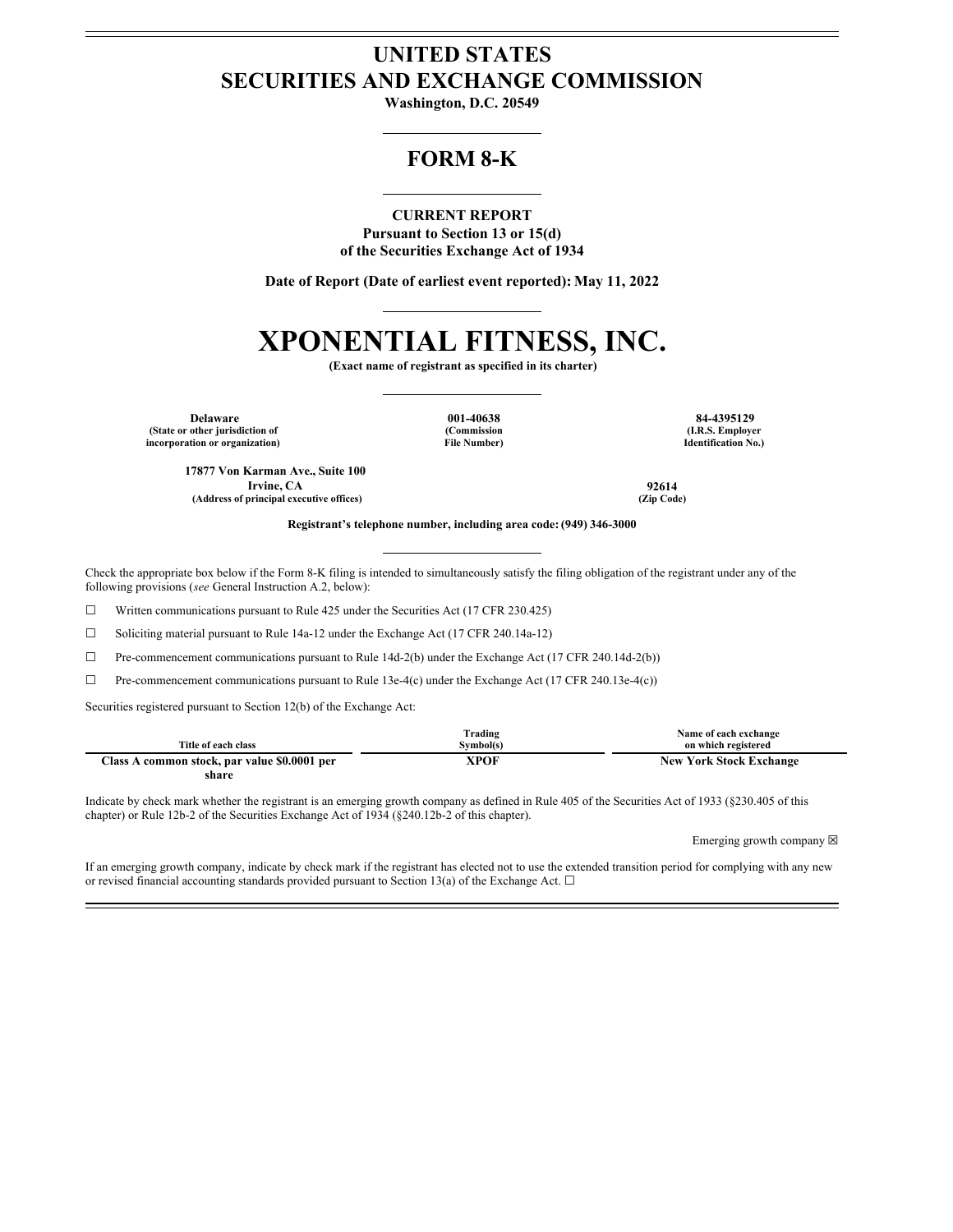#### **Item 5.07. Submission of Matters to a Vote of Security Holders.**

At the 2022 annual meeting of stockholders of Xponential Fitness, Inc. (the "Company") held on May 11, 2022, the following proposals were approved by the stockholders: (i) the election of one Class I director nominee listed in the proxy statement to serve on the Board of Directors of the Company and (ii) the ratification of the appointment of Deloitte & Touche LLP as the Company's independent registered public accounting firm for the fiscal year ending December 31, 2022, each by the votes set forth below:

Proposal 1: Election of Directors:

|                  |            |           | <b>Broker</b> |
|------------------|------------|-----------|---------------|
| Name of Director | For        | Withheld  | Non-Votes     |
| Brenda Morris    | 37.624.283 | 1,999,731 | 1,169,643     |

Proposal 2: Ratification of Appointment of Independent Registered Public Accounting Firm:

| For                                        | Against                                                                                                                                                                                                                              | Abstain |
|--------------------------------------------|--------------------------------------------------------------------------------------------------------------------------------------------------------------------------------------------------------------------------------------|---------|
| <b>Contract Contract Contract Contract</b> | <u>in the company of the company of the company of the company of the company of the company of the company of the company of the company of the company of the company of the company of the company of the company of the comp</u> |         |
| 40,672,757                                 | 116,308                                                                                                                                                                                                                              | 4,592   |

#### **Item 9.01. Financial Statements and Exhibits**

(d) Exhibits

Exhibit No. Description

104 Cover Page Interactive Data File (the cover page XBRL tags are embedded within the inline XBRL document)